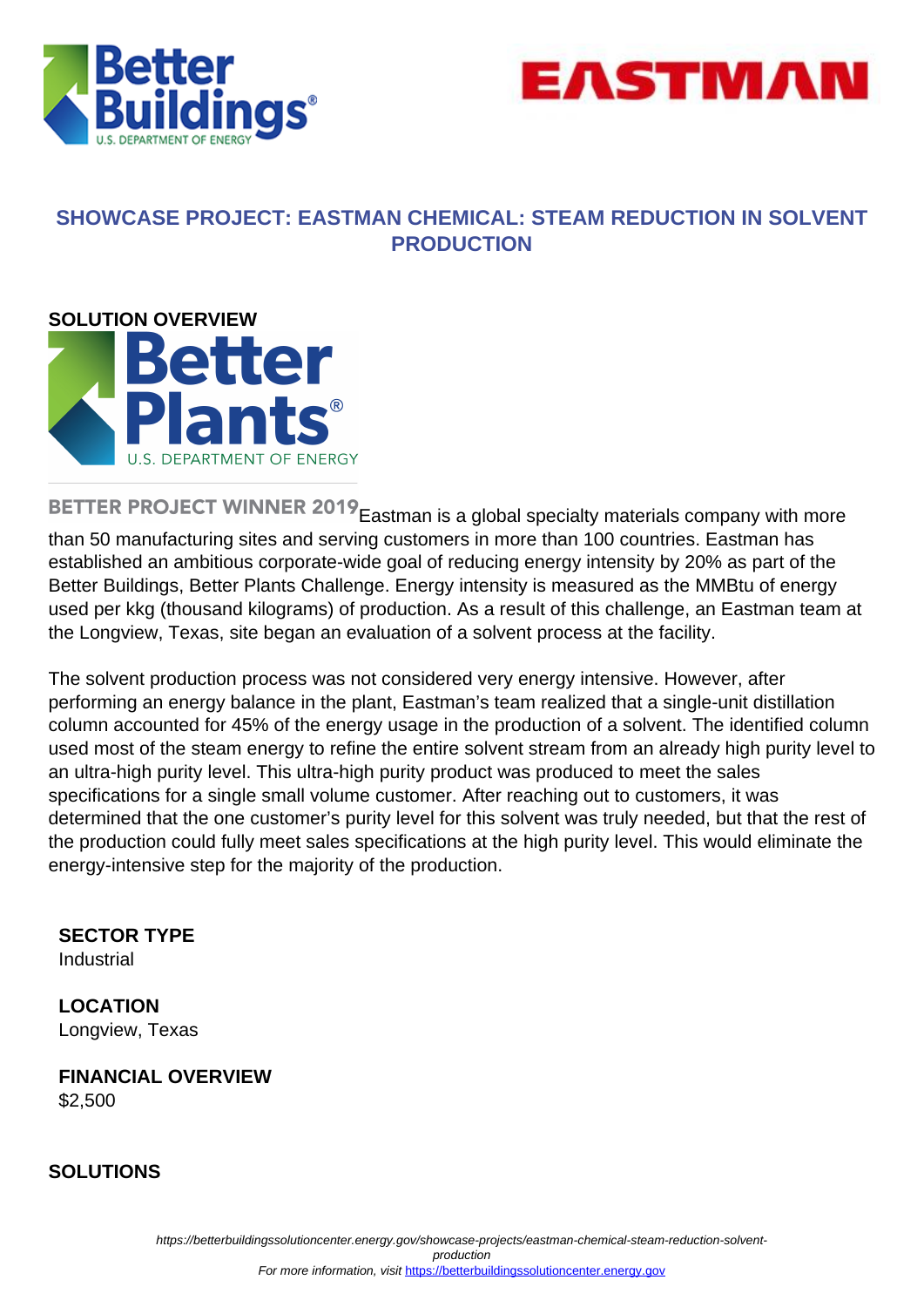To save energy use in solvent production, the Eastman team decided to split production into an ultrahigh purity product and a high-purity product that could meet the different customer specifications. To pilot the project, the main action item was to install a bypass line in the existing distillation column to separate both streams of the solvent. The ultra-high purity solvent would be produced with the existing process and energy consumption. The high-purity solvent could also be made through the less energy intensive route.

Extensive sampling and testing were performed to ensure consistency of both product streams which required significant staff time to monitor and test the streams. Eastman's solvent action plan resulted in a 42% reduction in energy consumption required to produce the solvent.

### **OTHER BENEFITS**

In addition to energy savings, this project yielded reduced emissions of 11,000 short tons of  $CO<sub>2</sub>$ annually as well as a savings through waste reduction.